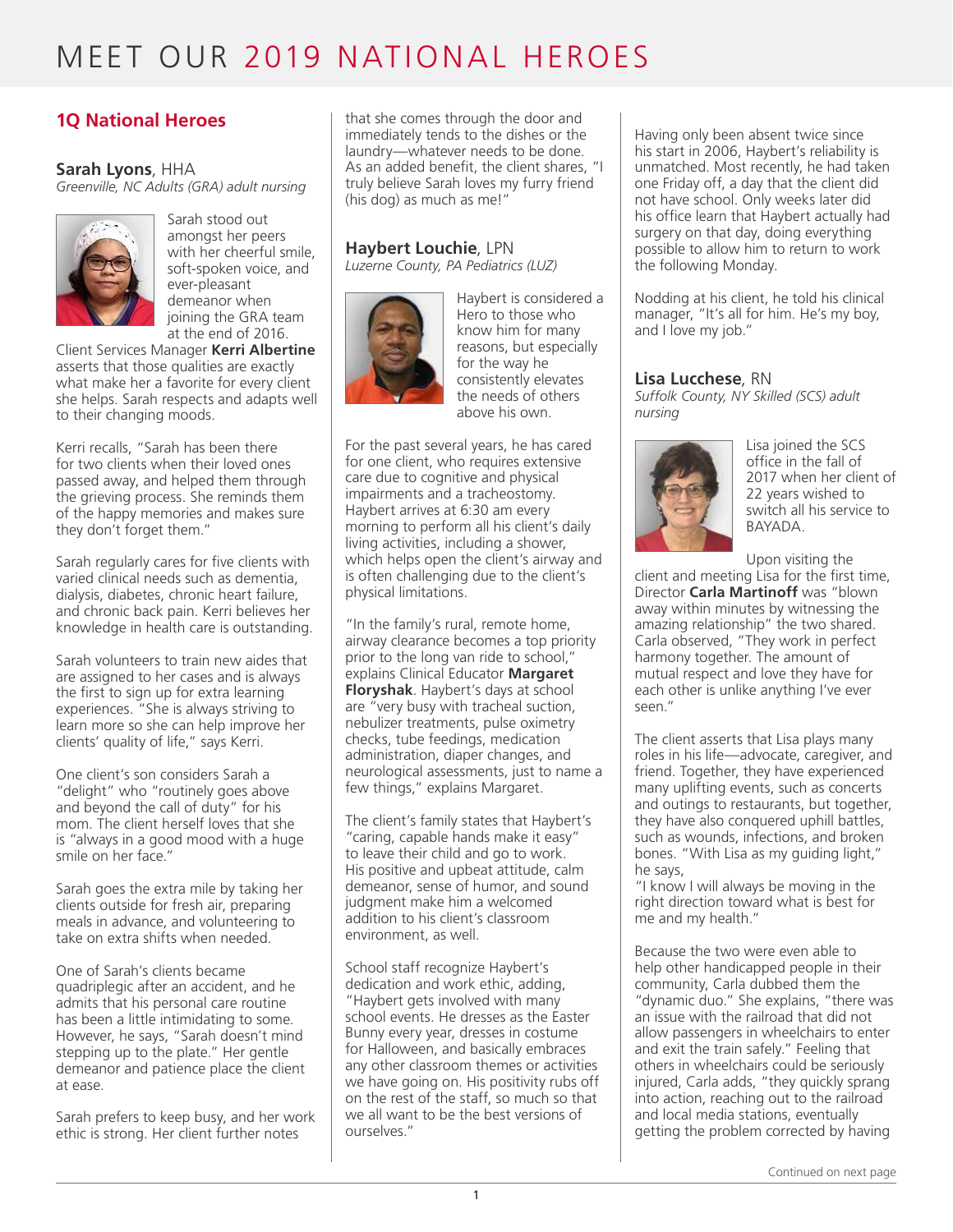the railroad change procedures around accessibility for wheelchairs."

Client Services Manager **Jacqueline Borruso** claims that the "stability and health" of Lisa's client "can be attributed to the excellent care she provides." She pays close attention to changes in his health and alerts her clinical manager and the doctors for immediate attention, when necessary.

Colleagues in the field have said that Lisa not only teaches other nurses but is willing to learn from other nurses as well. LPN **Crystal Franzese** says, "Lisa sets a great example for all nurses on why we do what we do—not for the title, but to act from our hearts. She is a caring person, a great nurse, and a perfect coworker. We all love her."

#### **Donna Nixon**, RN

*Shrewsbury, NJ Pediatrics (SBP)*



Donna joined the SBP office in 2017, just in time to respond to a referral for a young boy with a rare form of epilepsy. She has remained the child's primary nurse ever since.

 Despite unimaginable personal tragedy and loss of her own, "Donna has been a steady fixture in her client's life. She always manages to go to work with a smile, and always provides the best care possible," according to Clinical Manager **Stacey Bosco**. In addition, Director **Kimberly Anders** notes, "Donna never skips a beat, nor asks for help, and has amazingly maintained a reliability ratio of 98.5%."

The client's parents agree, adding that Donna "has demonstrated exceptional nursing care and a genuine devotion" to their son's well-being. They note that, although their son is very limited in his speech, he can say two names—Mama and Donna. "We think that says it all," they proclaim.

Donna adjusts her hours as needed to accommodate her client's family and has traveled with the family on several occasions. Whether it is to New York City for a doctor's appointment, Florida for a one-week Make-A-Wish Foundation trip, or St. Croix for a family vacation, she puts aside her personal conveniences to offer her client optimal quality of life.

Stacey believes, "Donna works closely with the family, and together, with their combined skill, dedication, and perseverance, her client continues to show progress."

#### **Janice Hairr**, PT

*Raleigh Durham, NC Senior Living (RDF) home health*



For the past five years, Janice has had quite an impact on several assisted living residents for her RDF office. One facility administrator considers her to be part of the family for her

"passion, hard work, dedication, and genuine smile." He feels "blessed and honored" by Janice's efforts in providing therapy to his residents, sharing knowledge with staff, communicating efficiently, and being a resource for any questions that arise.

However, Janice's impact on one 25-year-old woman with a traumatic brain injury is particularly remarkable. Brought home by her parents after nearly a year in a coma, the family recalls, "Janice showed up with a broad smile and confident manner. She spoke softly to our daughter and immediately began a relationship that was encouraging and patient, yet progressive and bold."

Janice quickly noted that her client's Achilles tendons shortened, resulting in an inability to stretch her feet perpendicular to the floor. She was able to help her reach the point of bearing weight, but it was only on the tips of her toes in the beginning.

Janice advocated for tendon release surgery so that her client could eventually stand and walk, and then helped the family find an orthopedist who specialized in it. The day after the surgery, the client, in casts, took her first steps with Janice at her side.

Janice understands that caring for clients who have traumatic brain injuries is a marathon, not a sprint. The parents share, "Janice simply had expectations of success for our daughter from the start. We've seen her shed a tear of joy

more than once. Physical therapy is not a job to her. Janice lives her practice, and puts all her heart and soul into this avocation."

### **2Q National Heroes**

#### **Travis Brosius**, HHA

*Mechanicsburg, PA Pediatrics (MBP)*



Travis began his journey with BAYADA in 2018 at our Snyder County, NY Pediatrics (SNY) office. He cared for two brothers with complex personal and behavioral needs, who were said

to excel in his presence. Having transferred to the Mechanicsburg, PA Pediatrics (MBP) team later that year, Travis found brand new adventures in clients' homes and classrooms—including dinosaur hunts and fort-building expeditions.

Client Services Manager **Sarah Schwalm** shared a little about the boy who inspired some of these adventures: "Travis took on the care for a client whom we knew we would only have for a short period of time. His client had a weakened immune system, and the family was extremely worried about leaving him in the care of anyone other than close family. Travis was exactly what they needed. He helped his client feel normal again."

The client's parents confirmed, "We were initially nervous about leaving our son for the day, but that didn't last long. Our son was excited to see Travis in the morning and never wanted him to leave in the afternoon. When we got home from work, we always heard about how much fun they had."

Nurses and classroom teachers similarly sing Travis's praises. One life skills teacher acknowledged Travis for his "outstanding work ethic and enthusiastic personality." Another school staff member spoke about the smile and positive attitude he brings to work, along with his helpfulness and initiative. Without being asked, Travis extends himself to fix things, help students with their communication devices, retrieve and set up assistive equipment, change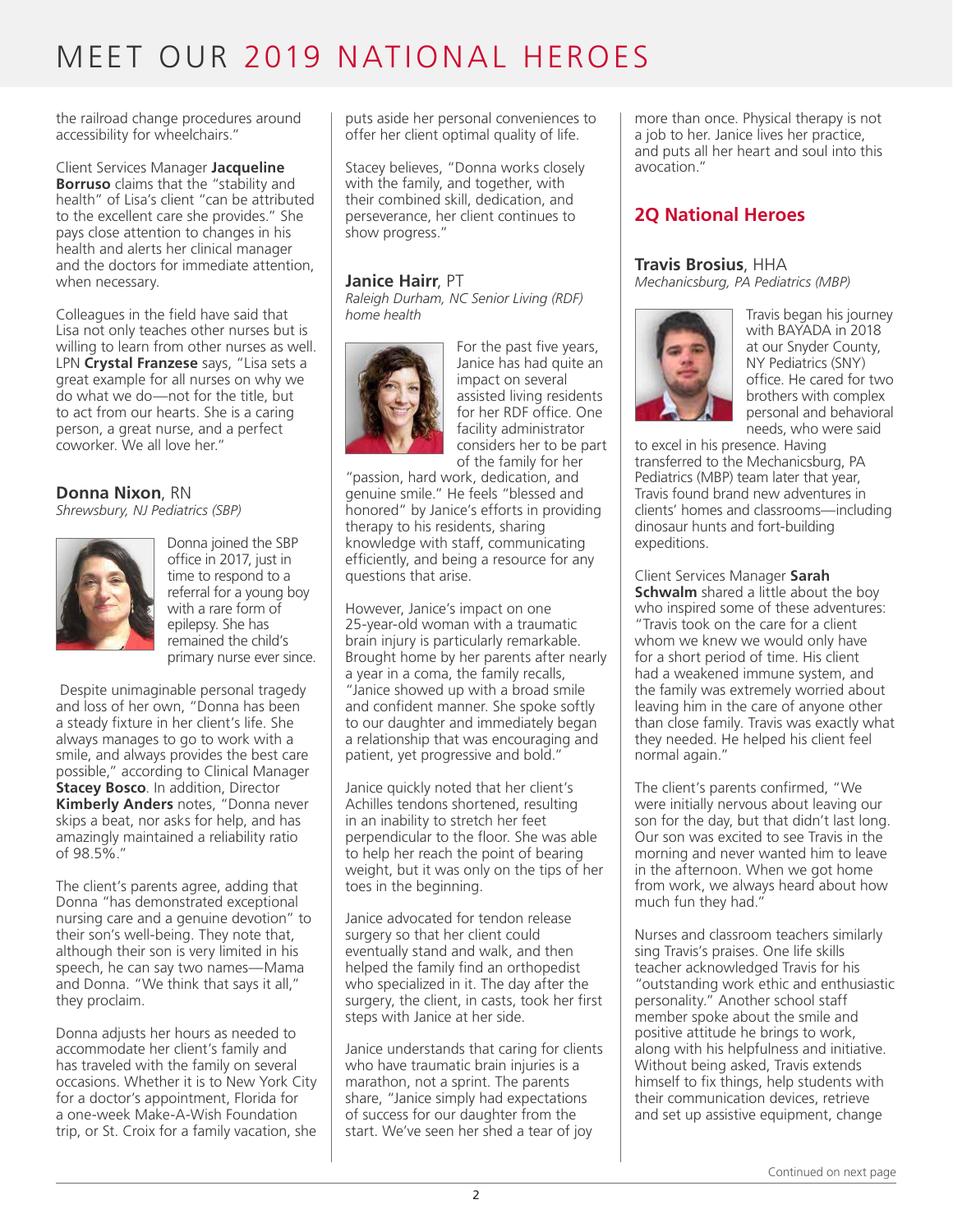students, assist with transfers, and redirect inappropriate behaviors.

Perhaps most importantly, LPN **Donna Hartman** noted, "His love of children is evident in his contact with them—a hug, a pat on the shoulder, or a kind word. Many of the students gravitate to Travis when he enters the room."

Sarah concluded, "Travis anticipates the needs of his clients and fellow employees, and ensures everyone he comes in contact with feels supported and special."

### **Michele Bryson Ghent**, LPN

*Rock Hill, SC Pediatrics (ROC)*



Michele presented herself as the most positive ball of energy when she joined ROC in 2017, and has lived up to that reputation ever since.

Clinical Manager **Linda Jacobs** feels Michele's work stands out because she is "constantly researching, creating, and implementing amazing interventions to strengthen her nursing care for the improvement of client outcomes and goals."

What was once a client's cranial helmet became a ninja turtle shell, thanks to Michele's creativity. Similarly, baking pans were converted into magnetic letter boards, pompoms and popsicle sticks were turned into gross motor activities, infant sleepers were transformed with snaps to accommodate g-tubes, and vests were created with pouches for weights that can be removed or customized as a client grows or needs change. Games were invented to include lots of textures to help visually impaired clients grow and develop.

Michele's initiative never ends and has been noticed.

"Michele is by far the most amazing nurse anyone could ask for," said one client's mother. "Her life experience and experience in past careers has prepared her perfectly for the role she plays as a nurse for BAYADA today. She has helped my son, who has special needs, meet several big milestones that he had been struggling with."

Next on Michele's agenda is to learn Braille to benefit her two visually impaired clients, and to earn her RN degree, for which she has already begun course work. Michele is an advocate in every sense of the word. Whether it is advocating for fun and special attention on a client's birthday by bringing a princess crown and baking cupcakes, or incorporating music or physical therapy into her routine as prescribed, Michele leaves no stone unturned in meeting her clients' needs, or in providing opportunities to elevate their quality of life. Michele also advocates for causes she supports by encouraging everyone to wear crazy socks in support of Down Syndrome Day and by serving two foundations in honor of children who tragically lost their lives in motor vehicle accidents.

Having signed up for South Carolina's 2019 Lobby Day, the team leader said, "Michele was amazing. Hero client stories were heartfelt, on point, and really highlighted why we do what we do every day."

She plans to support North Carolina's efforts and goals at its Lobby Day, as well. "Whether it be for her clients' needs or other worthy causes, Michele is an advocacy phenom," said Associate Director **Jenni Cairns**. "Michele makes us all strive to be better people, and we love her for that."

## **Kendra Morrow**, RN

*Tampa, FL (TAM) adult nursing* 



Kendra joined TAM in 2014 as a new LPN graduate. She has since become an RN and is pursuing her BSN degree—all while maintaining a 99.2% reliability rating and

working on one of the office's most challenging cases. Kendra's primary client is a young adult with multiple complex medical needs and severe physical limitations in addition to psychosocial needs that Kendra does not overlook.

Clinical Manager II **Maureen Hildebrandt** explained, "Kendra goes above and beyond to ensure that the client can engage in all of the activities we take for granted. Her client loves to read and engage in social media to maintain contact with the outside

world, but is legally blind. Kendra uses all available technology to fulfill that need. She knows that caring for her client would not be complete without caring for her as an individual."

Kendra easily establishes healthy relationships with her clients' families and her colleagues, as she is often called upon to train new nurses.

LPN **Judy Rooks** said, "Kendra is a great example of professionalism. Her gentle spirit and kind ways are so calming for her clients. She is careful to explain procedures, medications, and how she will carry out the way she performs the personal care she provides. Clients are confident and secure with her."

Kendra continually evaluates the efficacy of her client's plan of care and Medication Administration Record, which at 20 pages long is said to be no easy task. Maureen shared, "Kendra is always looking for ways to improve client care. Recently, she called to see if a nursing intervention could be added to the MAR to help the other nurses provide complete care. She understands that communication is crucial in insuring that the client receives the best possible care."

The detail in Kendra's documentation is "exemplary," offering clear direction to the entire team. Kendra's client's mother has expressed respect and admiration for her time management skills, and the "impeccable and exceptional" quality of care she provides. The client's mother shares that Kendra is a "ray of sunshine" to her family, and she "radiates what it means to be a BAYADA nurse."

#### **Randall "Scott" Landes,**  Spiritual Counselor

*Pennsylvania Boyertown Hospice (PBH)*



When Scott joined PBH in 2018, little did he know that he would be assigned to care for a terminally ill family member of Hospice Practice Director of Clinical Excellence

**Angela Snyder**. He arrived in the home the day that Angela's family member transitioned from curative aggressive care to end of life care. If he was even the least bit intimidated, he didn't show it.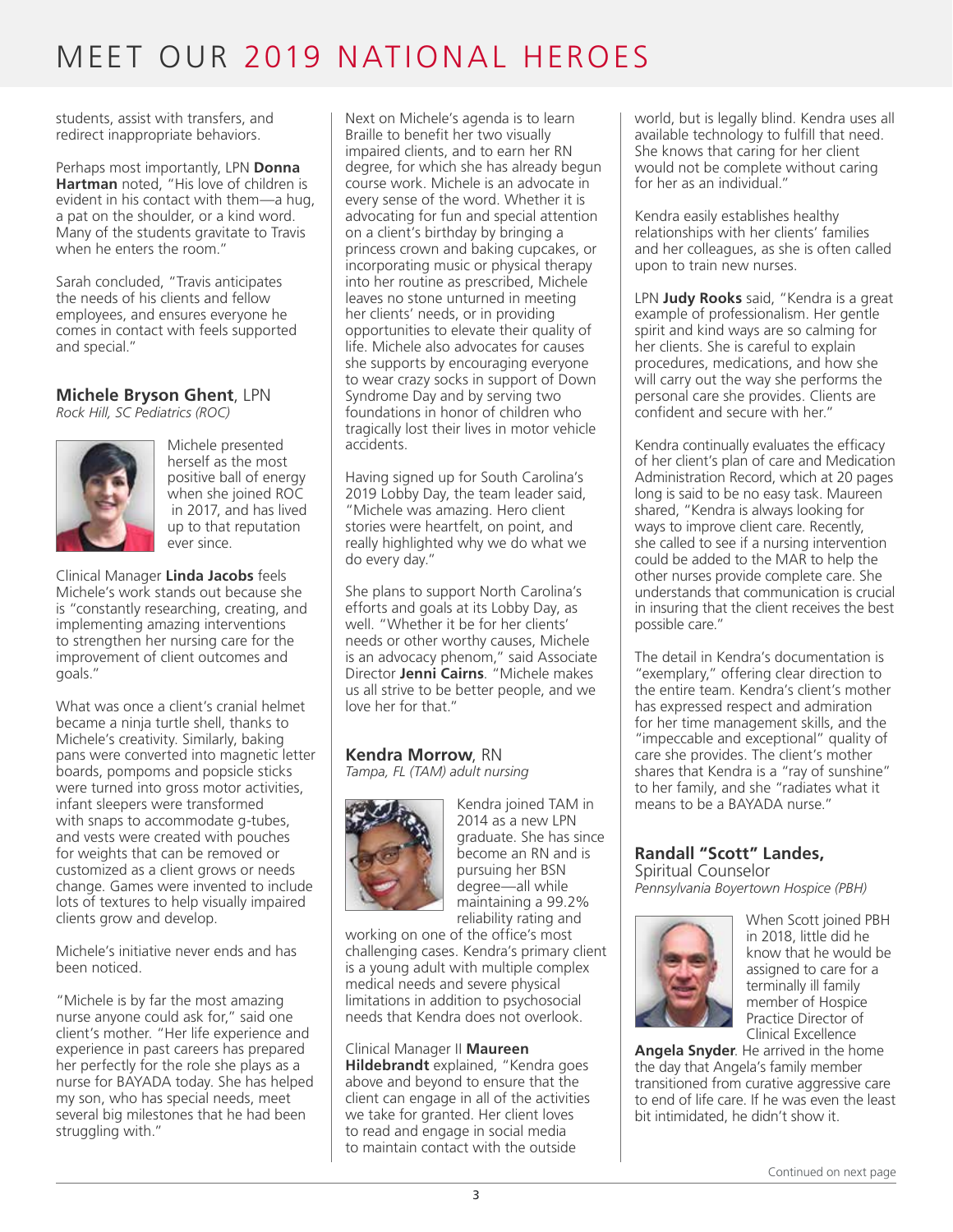"He did his job with ease," recalled Angela, even though her family is comprised of devout Roman Catholics, and Scott is not a Catholic priest. While Angela was instantly comforted by Scott's warm smile, he also quickly gained the respect of her mother, which is not to be taken lightly. Scott assessed the needs of the patient and the entire family, and worked hard and efficiently to ensure those needs were met. He surrounded the family with love, and showed the meaning of spiritual support, as designed for end of life care.

Angela explains, "Scott did a life review with us, allowing us to reminisce the intricacies of her life. He prayed the Catholic version of our prayers, and he took time to explore music that she loved from her faith, and he sang them during every visit."

Scott's patient became unresponsive six days prior to her death, but Angela says she did not need to be responsive for Scott to spiritually support her during that desperate time. Scott arrived at one of his final visits to find the family exhausted, emotional, and hungry. He insisted that they get food and eat together as a family in the dining room while he sat bedside with his patient.

Angela shared that the meal turned out to be a gift to the entire family. Through the conversation that ensued, the patient was able to experience the family's love for each other, and the family was able to affirm its ability to rally and move forward without her. When Scott's patient passed, he spoke to everyone in the home, helped to fulfill their needs and helped them through the process of funeral planning.

Angela indicated that the care Scott provided is the type of hospice care she is proud of, and wants to stand behind as a hospice professional. When Scott is not advocating for the needs of his patients and their families, he has been advocating for his fellow caregivers. He was instrumental in founding a support group for clinicians who care for the dying, to work through the grief that they experience on a daily basis.

### **3Q National Heroes**

**Stacy Fortin**, HHA *Habilitation PA (HPA)*



Stacy joined the HPA office a little more than two years ago and has developed a reputation as an HHA who readily takes on a challenge. Clinical Manager **Lona Brostoski** explains that

whether there are medical challenges or a lack of family support, "Stacy never waivers in her ability to give each client their best life."

Stacy's work is rooted in compassion, as evidenced by her own words, "You never know what someone's story is, so treat everyone to compassion and dignity." One of Stacy's clients has an intellectual disability, is blind, and lives in his own apartment as a permanent US resident with a green card. Prior to receiving her help, this client struggled with maintaining a clean home, cooking meals, and keeping up with mail. She now helps him grocery shop and meal prep each week. Stacy has also helped him pass multiple home inspections now that it is the cleanest it has ever been.

By helping sort through his mail, Stacy ensures her client's bills are paid on time, and she has even helped ensure that he was able to reside in this country. Lona explains, "Stacy found a letter from Immigration Services stating that her client missed a previous renewal deadline and that he would be deported if he did not appear in Philadelphia, PA—a two-and-a-half-hour drive from his home. The client does not drive and has no family assistance." Stacy went above and beyond to help her client not only contact Immigration Services, but to arrange for his renewal to be accommodated locally.

The client expressed, "Stacy is a nice, beautiful person. She is very special to me. Stacy helps me solve my problems."

Stacy also cared for another client with multiple medical diagnoses and an intellectual disability for nine years—even before her start with BAYADA. The client's mother, an advocate for children and adults like her son, expressed that Stacy's heroism is rooted in her noble and brave accomplishments.

"Stacy has always been willing to rise to any challenges with a true, 'We got this!' spirit in her heart," shared the client's mother. "She is someone who digs in, never looks back, and never gives up." The client's mother ended each shift telling Stacy, "Thank you, lady." In turn, Stacy would reply, "Always."

"That defines a Hero in my mind," the client's mom wrote in her nomination. "Always."

Sadly, Stacy's tenure with this client ended upon his recent, unexpected passing. Habilitation Manager **Kiera Capie** recalls, "Stacy said that she lost a part of herself; they truly became her family. It wasn't work or a job for her; it was her life and her heart. Stacy is really in this field for the right reasons."

Lona adds, "Stacy was devastated to say the least. However, she did not miss a shift with her other clients. Stacy put her clients before her own needs and grief. She never ceases to amaze me and the entire office."

#### **Joyanne Benfield**, LPN

*Hickory, NC Pediatrics (HIP)* 



Over the past nine years at BAYADA, logging nearly 20,000 service hours, Joyanne has been called many things by her colleagues, clients, families, and office

staff—all of them good. She's been characterized as a go-getter, a priceless addition, a great nurse, a good person, a breath of fresh air, and an inspiration.

Joyanne's smile can be heard through the phone and is worn proudly while doing the work she considers to be her calling. Her primary client of seven years has perhaps the most endearing name for her. The client's mother shares, "His name sign for her is literally 'Backwards Mama,' meaning his mama at night."

Joyanne has proven to be a knowledgeable and dependable support system for this family, who says she cares for their child as a person, not just a client. She goes the extra mile. For example, when this client lost his Medicaid for a short period of time,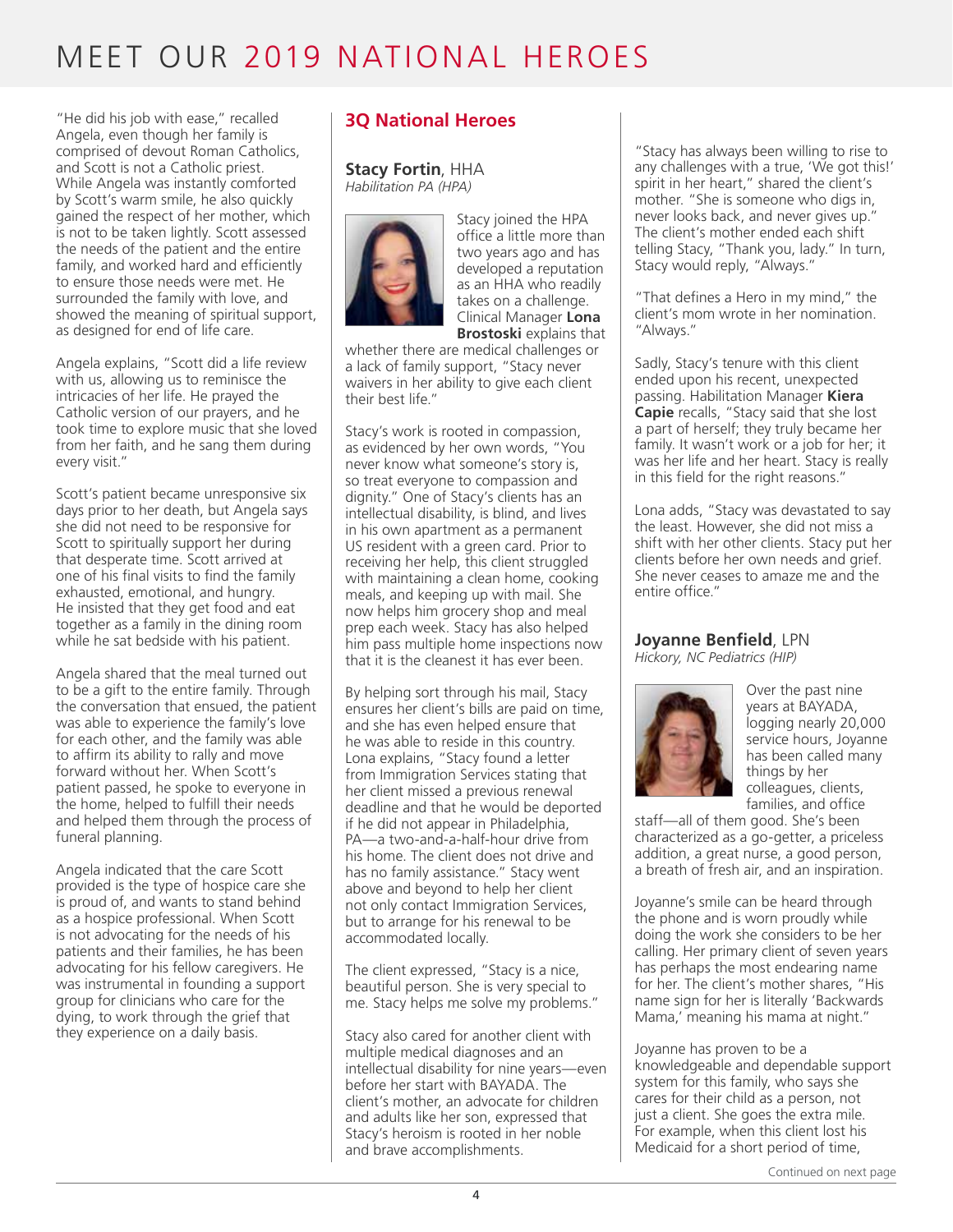Joyanne kept in constant contact with the office to determine how she could help. She offered whatever services were needed, including completing and submitting the necessary paperwork to resolve the interruption in care.

RN **Angela Barrier** says, "Joyanne is an all-around good person and a great nurse. I am thankful to work with her and that my client has her on the team. I love to see the joy on Joyanne's face when she tells me about our client's accomplishments. Her goodness and kindness are obvious in the way she treats people, asking and remembering anything important going on with those around her. Joyanne genuinely cares about people's well-being."

Colleagues further commend Joyanne for her excellent clinical and critical thinking skills. Fellow HIP LPN **Laurie Gilpin** notes that Joyanne quickly notices changes in client conditions and reports concerns. Director **Lillie Greenhill** considers Joyanne "a special part of the core team" who keeps business running at its best. "Without her," says Lillie, "we couldn't do the seemingly impossible, and we probably would have lost several cases to other agencies due to lack of staffing."

Joyanne's contributions to her clients' lives have been immeasurable. Lillie attests that Joyanne is "always seeking to learn a new skill, asking about new clients, offering to help other offices, and willing to switch up her schedule." As such, she is "the epitome of a BAYADA Home Health Care Nurse."

#### **Jennifer Bradley**, RN *Vermont Burlington Hospice (VBH)*



Having joined BAYADA in 2011 as an LNA, Jennifer transitioned to the VBH office as an RN in 2017. "In that time," says Director **Richard Dickhaut**, "Jenny has

demonstrated an ever-increasing commitment to the practice of hospice and to BAYADA."

A proponent of excellence through education, Jenny received her hospice certification through the National Hospice and Palliative Care Organization, completed the BAYADA preceptor course, and volunteered to be the

primary preceptor for new nurses. Although Jenny is considered her team's "go-to" hospice nurse and serves many patients, Richard believes her compassion, excellence, and reliability are best exemplified by her work with one patient in particular. The patient, a man who was coping with the many side effects of COPD, traveled by car for 18 hours to relocate from North Carolina to Vermont to be closer to family.

One of COPD's major side effects is anxiety. For this man, anxiety was primarily triggered by shortness of breath and respiratory impairment. The patient's niece recalls, "Within the first couple minutes of meeting Jenny, my uncle felt a sense of ease and satisfaction. He felt safe. This was essential to his situation. This was the beginning of a trusted, professional, and compassionate relationship between patient and nurse."

Many mornings when Jenny was scheduled to visit, blizzard conditions or freezing rain prevailed. Still, she arrived as promised, reassuring both patient and family that "the roads are just fine," even when everyone knew they were not.

Jenny's patient did not trust others easily, but she was able to earn his trust over time. She worked tirelessly to form his interdisciplinary care team in a timely fashion. While respecting her patient's relationship with his family members, she balanced his anxiety over his shortness of breath by empowering him to make choices that were best for him. Richard explains, "Jenny ensured that with every change in condition, her patient was made comfortable in the way he wanted to be. She carefully recommended and monitored his changes and ensured appropriate responses to each one."

Ultimately, shares Richard, "The patient passed peacefully in his home surrounded by his family and supported by Jenny." Her patient affectionately considered Jenny a friend, but the family referred to her as "an angel on Earth."

**Michele Puzio**, PT *Delaware Pediatric Visits (DPV)*



Whether she is being shadowed by new employees, mentoring new graduates, participating in professional development

opportunities, or traveling far and wide to care for a client in need, Michele is the total package for her DPV team.

Michele joined BAYADA in 2003, and she has been providing therapy services to her primary client since 2004. Along with the support and encouragement of the client's family, Client Services Manager **Joanne Berni** believes that Michele's exceptional care and loving friendship enabled the client to graduate high school and earn acceptance into college.

The client's journey was not without its challenges. Michele used her "charming" personality and creativity during what the client's mother called her daughter's "grumpy" time. "Not easy" is how the mother characterized the tone of those sessions, but Michele responded with cheer, encouraging the client's engagement through song.

The client's mother has a laundry list of examples that make her Michele's "fan." She says Michele "jumped through hoops" to expand her skills in order to match her daughter's needs and age. She also shares that Michele does "especially well in communicating" with parents and clients and is attentive in addressing the needs of people with disabilities.

By researching new equipment and mastering the most difficult skills to work on transfers, flexibility, and mobility, Michele takes clients beyond their limitations. She brings so much positivity to her work, going above and beyond in ways that her clients and families could never expect. For example, Michele utilized flash cards during a session to help her client study for a Spanish test. She involves siblings when appropriate and makes therapy fun. Michele even brings fresh veggies from her home garden to a vegan family who appreciates them. She organizes large-scale collections, makes donations, and finds community resources in order to meet her clients' needs.

Joanne sums up, "Michele is the most perfect example of what DPV looks for in an employee. She has excellent skills and a kind heart. Michele is highly dependable, compassionate, a great communicator, and a strong advocate."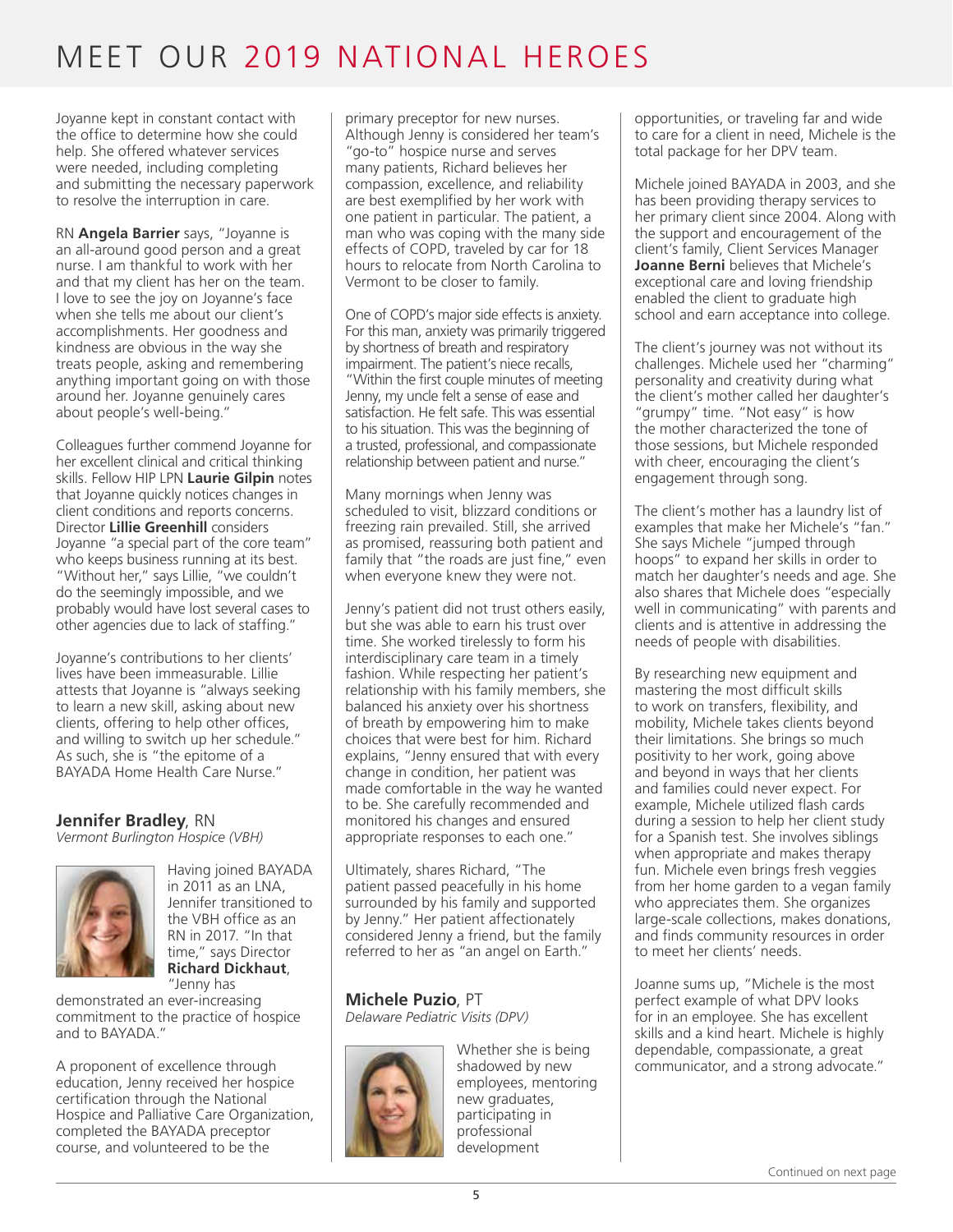### **4Q National Heroes**

#### **Jacqueline Alexander**, CNA

*Greenville, NC Adult (GRA)*



Jacqueline is an experienced CNA who joined the Greenville, NC Adults (GRA) adult nursing office in October 2018. Client Services Manager **Kerri Albertin**e recalls, "I

saw a spark in her eyes and could tell that she would one day be our Hero." Jackie has since proven to be a hard worker and a favorite among their many clients, due in part to her reputation for "spoiling" them.

Recently, a 75-year-old woman, who shattered both kneecaps, was returning home from the hospital just as her husband was traveling across the country to address his own medical needs. When the office was asked to find the client 24/7 care, they put Jackie on the case. The couple "had an awesome surprise" come into their lives when she "walked through their front door with a wonderful smile on her face and a pleasant, professional manner and went immediately to work."

The client shared, "Almost immediately, Jackie had our lives organized and scheduled very proficiently." She helped her client's mobility by assisting her in and out of her wheelchair, then with range of motion exercises as her strength improved, and eventually with walks around the house and to hair and nail appointments in the community.

Jackie's excellent cooking also contributed to her favorability. Although they are early risers, the couple chose to wait for Jackie before eating. She made French toast to order, and introduced them to bacon, egg, and cheese sandwiches—their new favorite. They joked that Jackie's bacon was the "real" kind cooked on the stove instead of the "fake" kind cooked in the microwave. Jackie was considered family.

When the client's condition improved and her hours were reduced, Jackie, their caregiver of choice, gladly adjusted her schedule. Even when the client was ready for discharge, the couple could not bear to let her go—instead, deciding to keep her services twice a week.

Jackie also cared for another client who had stage four esophageal cancer, helping him live his remaining days at home instead of the nursing home he was in. A quick bond formed between the two as she learned about his life and family through old photos, and as she tempered his stubborn, independent spirit with just the right combination of "tough love" and compassion to effectively meet his needs. He would often "fuss when Jackie would get him to do things, and tell her to just leave him alone," explains Kerri. Jackie's response was, "Not on my watch. I care about you too much."

At one point, Jackie noticed the client was eating less because he became too weak to feed himself, but too proud to ask for help. So, Jackie became his voice. She noted his change in condition and garnered support from the rest of the team with feedings. Kerri believes the effort ultimately prolonged his life. When the client's family knew he was approaching the end of his life, they stayed with him and canceled his scheduled caregivers—except for Jackie. The family shared that, when Jackie pulled into the driveway, he felt at peace and was ready to pass. They felt he did not wait until she came in, so he would not pass "on her watch."

Kerri sums, "Jackie has worked with many clients and has left a piece of her with each of them."

### **Dominique Byers**, CNA

*Assistive Care of the Triad, NC (ACT)* 



Dominique has had a remarkable impact on her clients, but you will never hear that from her. According to Clinical Manager **Lisa Boland**, she has an energetic

personality and a passion for taking care of people, yet she is very modest about all that she does for them.

Lisa says, "When Dominique is at work, it is evident that she is not only being led by her knowledge and training, but also by her heart. Every time I have walked in a room with her, she displayed that big, warm smile that exudes acceptance, caring, confidence, and hope."

One of Dominique's clients, a woman with quadriplegia resulting from a fall, acknowledged that she has a "takecharge personality that does not have to be coached—she just does it." Around the time that Dominique was assigned to provide her care well over a year ago, the client's in-home therapy and nursing services were ending, which caused her anxiety. However, the client admits that she felt Dominique's confidence and trust on day one. "I trusted her more than my husband," she said.

Dominique accompanied her client to every single one of her scheduled outpatient physical therapy appointments. She was attentive, took notes, and was able to carry out the techniques at home, which doubled or tripled the value of each session, according to a supervisor. "Dominique knows when to be playful and when to be more serious and encouraging," he added. Similarly, the client's therapist commented that her "calm and confident nature" instilled the client's complete trust in her, despite a tremendous fear of falling and transferring.

At one point, the client decided to take a break from physical therapy, and instead began a routine of going to the YMCA three times per week—with Dominique by her side, of course. During a visit, Lisa observed the client using her walker with gait belt on while walking the hallway with Dominique alongside her. Then, the client took a step hands-free from her supports. Lisa recalls, "The client was walking independently, taking one step then exclaiming, 'Thank you, Lord Jesus!' She painstakingly placed the other foot in front, and once it was firmly planted on the ground, she repeated, 'Thank you, Lord Jesus.' Dominique was right beside her for it all, keeping pace."

The client's husband feels that Dominique's "high level of professionalism" and "self-starter mentality, along with the obvious pride she takes in her work" have proven to be a "major factor in his wife's continuous improvement."

Dominique also served as the primary caregiver for two additional clients, a husband and wife with significant illness and complex issues. While the wife's demeanor was "sweet and quiet," the temperament of the husband, a man of large stature diagnosed with dementia, was aggressive, which significantly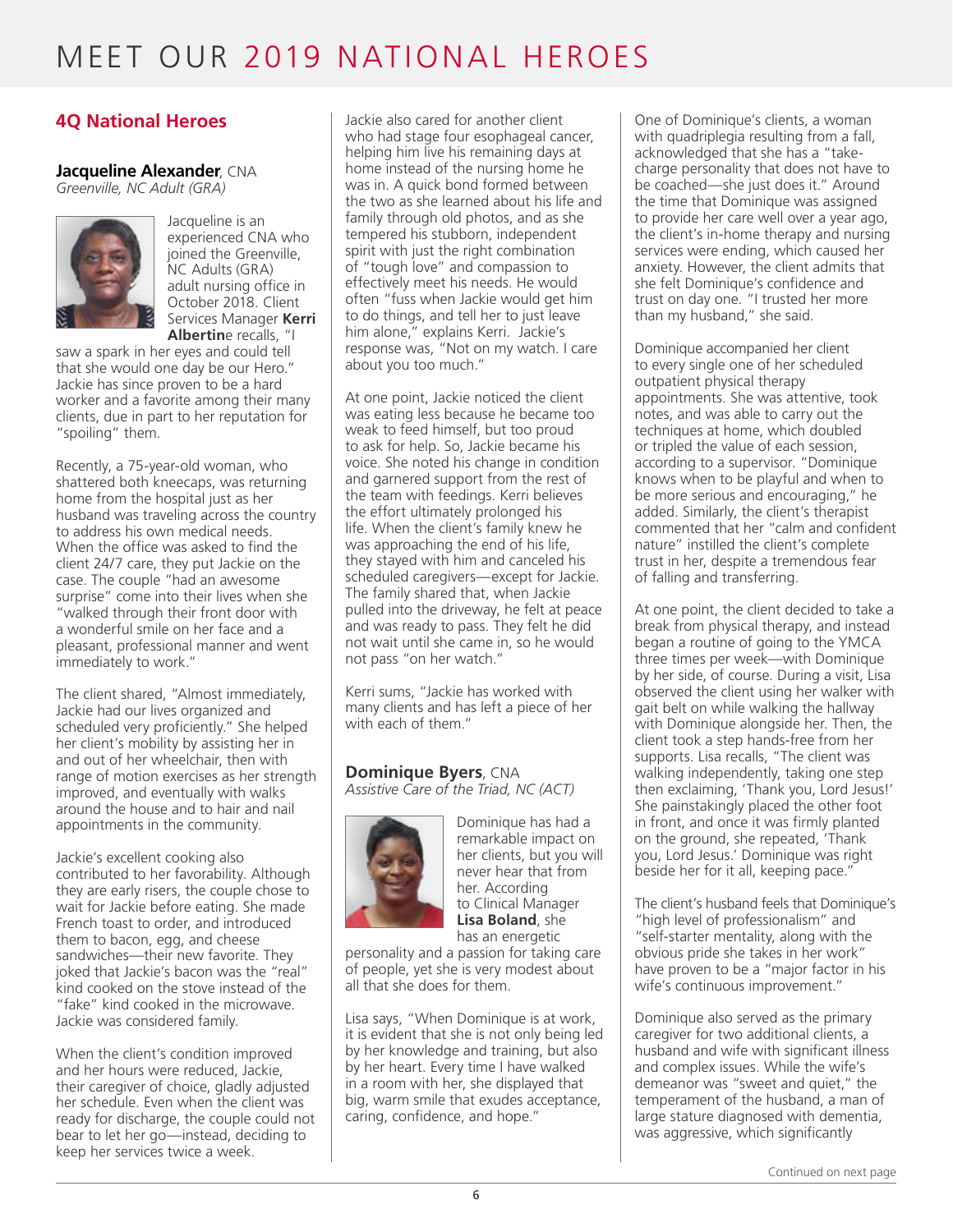limited the number of aides willing to take on the case. Dominique worked far more shifts than any other aide, seeing the husband's underlying goodness within, and offered her kindness and compassion effortlessly.

It was an especially trying time when the wife's life came to an unexpected and untimely end. "Dominique reflected that this was a sad time, and the husband struggled with immense grief almost every day. She listened and showed empathy for the husband."

Lisa adds, "Dominique supported her colleagues, sharing successful strategies that helped her calm her client's aggression. I am certain that the client felt her compassion—that *spirit of universal faith, hope and love.*"

In all, Lisa attests, "Dominique's ability to build relationships is evident, positively impacting everyone involved—herself, the client, and our company."

### **Carrie Moyer,** LPN

*State College, PA Adult (STA)*



Ten years have passed since Carrie joined BAYADA and started providing care in a home of twin girls born with cerebral dysgenesis, cortical visual impairment,

seizure disorder, and cerebral palsy. After being relatively healthy for her first 11 years, one of the sisters returned home from a hospitalization with a tracheostomy and a feeding tube and began receiving Carrie's care.

The girls' mother recalled, "We had a whole new way to eat and breathe, a whole new regimen of care, and an overwhelming new supply of medical equipment. Unfortunately, we also discovered we had all new infections to deal with. Carrie jumped in with both feet. We did a lot of learning together."

A few years later, after Carrie and the girls' mother felt they had mastered that daughter's care, the other daughter was hospitalized with pneumonia. Sadly, she also returned home with a tracheostomy and feeding tube. Carrie played an extensive, integral role in developing a program for BAYADA's new client, similar to the one that worked for her sister.

She oriented the new nurses assigned to their care and alternated her days working with each of the girls, so she became very familiar with the care they each needed. Associate Director **Brian Cleary** notes, "Carrie is a guru to her clients' care. She is relied on to be the trainer in the home when nurses are being oriented. When the clinical managers need to clarify orders or get a pulse on what's going on, they go to Carrie."

Foxglove Division (FOX) Manager of Clinical Operations **Lisa Fiore** has personally observed Carrie precept and says, "She continually offers suggestions and correction in a helpful, nonthreatening manner." Among Carrie's many duties are tube feedings, administration of medication, medical supply cleaning and changing, and respiratory therapy with nebulizers, vest therapy, and cough assist. The personal care she provides includes bathing, hair washing, dressing, and teeth brushing. Carrie understands how crucial it is to the girls' happiness and health to get them out of bed, practice rangeof-motion exercises, monitor for skin breakdown, and interpret their unspoken language to keep them comfortable and smiling. On top of all of that, she organizes supplies, tracks prescriptions, cleans, and does laundry.

Their mother touts, "The girls' daily schedule is continuous and demanding, and Carrie does it without complaint." Brian adds, "Carrie works long days, sometimes 6 or 7 day in a row. She is engaged with the family and is a leader in the home."

As if that isn't enough, Carrie has gone above and beyond to help select new equipment, design a bed and bath renovation, and even design a deck with an accessibility ramp. Lisa says, "Carrie has demonstrated unwavering dedication to these two sisters by changing her schedule to help bring them home post-hospitalization, providing education to other nurses, seeking suggestions on how she can improve her documentation, and providing a great support to the clients' mother.'

The clients' mother affirms, "Basically, I could not imagine life without Carrie's help. My whole family loves her and I go to work every day knowing my girls are in the best hands possible."

#### **Amanda Lyons**, LPN *Mt. Laurel, NJ Pediatrics (MLP)*



Amanda began her BAYADA journey in 2016 as the first nurse resident in the MLP office. Client Services Manager **Michelle Moran** recalls being first impressed by

Amanda's ability to "make you feel happy just in idle conversation." She adds, "Amanda is radiant with an energy that warms a room, a home, and even a phone conversation—and that warmth can be healing."

As part of the Nurse Residency Program, Amanda was required to visit many homes with clients of varied diagnoses. She loved every minute of it and proved to be a hard worker from the very beginning.

After completing the program, Amanda chose to care for a boy with Type 1 diabetes, a history of seizures, and cerebral palsy. To properly meet the demands of this case, Clinical Manager and Educator **Chantel Denny** admits that the right nurse must be physically fit and demonstrate a good lifting technique, perform his exercises, and use his adaptive equipment. The nurse must also possess excellent critical thinking skills to recognize the symptoms of high and low blood sugars and to intervene appropriately with insulin administration or emergent Diastat for seizures.

Amanda did not disappoint. Chantel shares, "I am confident in Amanda's skills and trust her completely to train new nurses on this client's care. More importantly, his parents do, too." Perhaps most importantly, however, is the joyful fact that, after nearly threeand-a-half years, the client's face still lights up when she enters the room.

For the past two years, Amanda has also touched the life of another client, becoming "an integral part in his medical care, development, and overall well-being," according to his mother. She accompanies the client to appointments and has added value to decisions made about his course of treatment. Amanda also accompanies this child to school and makes it a priority to incorporate therapies and treatments into his routine.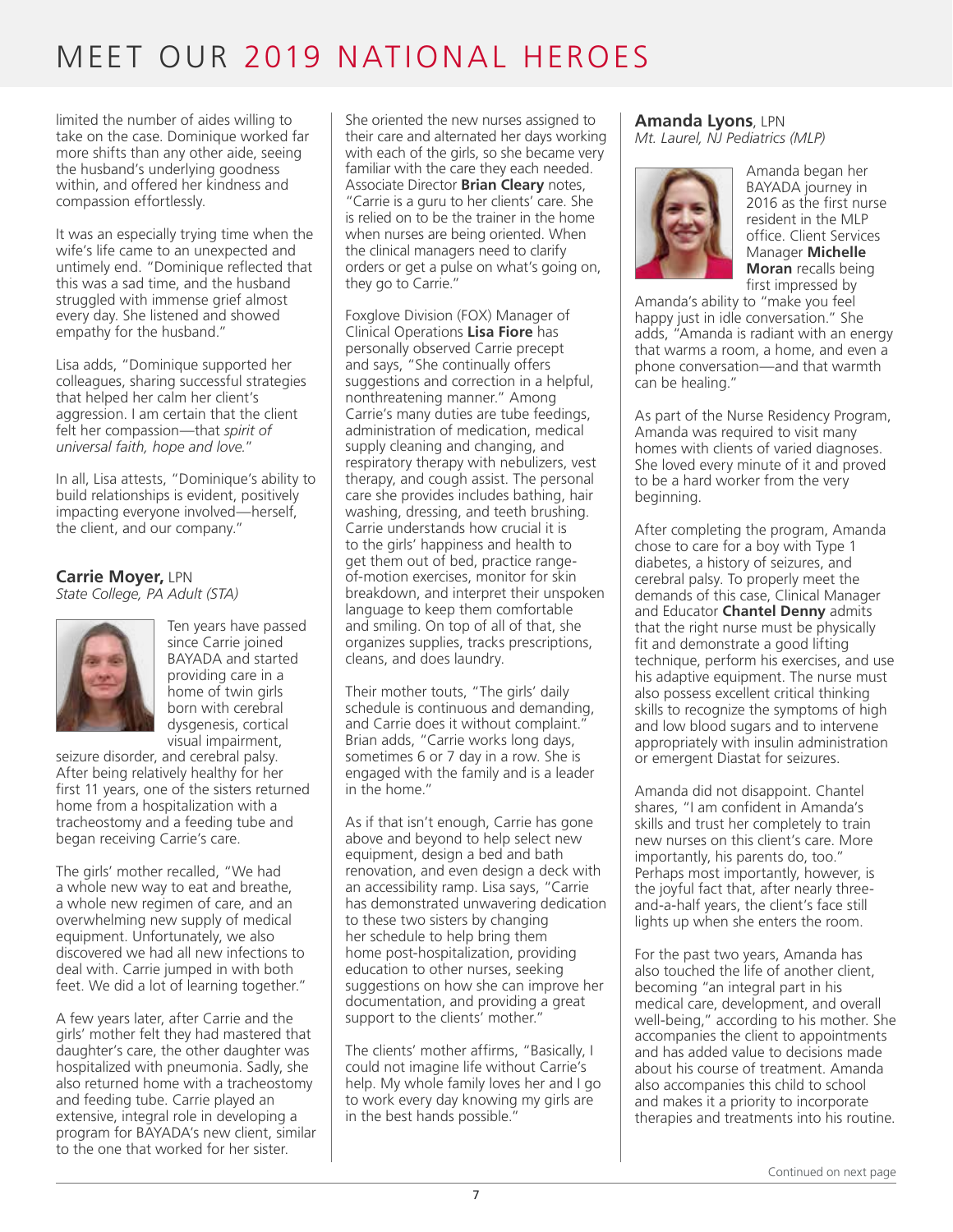For example, Amanda always makes sure to set up his talker and offer plenty of opportunities for him to communicate and practice "talking" at home.

No stranger to going above and beyond for her clients, Amanda embraces the added traveling requested in the summertime, accompanying the family on trips to the shore where they can spend more quality time together. She also supports an annual walk that benefits the client's school. The client's mother feels privileged to have Amanda advocating for her son, always keeping him comfortable, active, and engaged. "She reads to him, takes him for walks, and continues to keep him motivated. Amanda really cares about him and his progress both medically and developmentally."

Clinical Manager **Teresa Clifford** believes Amanda is the total package, adding, "When it comes to documenting and transcribing orders, I am not easy to please, but Amanda passes my scrutiny." Colleague and 2018 RN Hero of the Year **Mat Gunkel** agrees, "She constantly brings in thoughtful supplies and reorganizes workspaces to perfection, but more important than her clinical strength is her heart." Chantel expands, "Amanda understands the importance of not just going to work, but going to work to make a difference."

#### **Rose Arana**, RN *Mt. Laurel, NJ Pediatrics (MLP)*



Rose has been a staple in the MLP office for more than 20 years. She most often works as the primary nurse on Client Services Manager **Michelle Moran**'s cases, who

admires her professional demeanor and the meticulous care she provides.

Because of her reputation as a good communicator and someone who is in tune to the fine details of her work, Rose gains the trust of the families she serves very easily. Michelle says that Rose's "reassuring, strong, calm, and confident" demeanor contributes to her being an effective source of emotional support.

One family was introduced to Rose about a year ago when their 24-week premature baby came home from the NICU after six months, and still required oxygen, pulse oximetry, tube feedings, and additional care for significant reflux. The client's mother shares, "It was an incredibly stressful time in our lives. Rose was there the day after our son came home, and after her very first shift, I knew that she was a godsend. She would pick up on things clinically, sometimes even before I would."

The client's mother now depends on Rose to attend doctor appointments to ensure everything about her son's condition is communicated precisely and that all questions are asked and answered. Through the course of the past year, the client has come to trust and bond with Rose, too. His mom says, "My son beams when Rose walks in the door and immediately wants her to hold him." Likewise, she beams when she considers his accomplishments, like using a sippy cup, holding his own spoon, and eating foods such as oatmeal and veggie sticks. He even showed off his new-found mobility to Clinical Manager **Debra Reed** by cruising around the room with a push toy.

For more than five years, Rose has also cared for a girl with developmental delays and behavioral issues who requires tube feedings. Debra says, "Rose worked through the client's medical issues to help her achieve some major milestones appropriate to her chronologic age. As her client's condition became more complex with the onset of seizures, she was integral in monitoring and reporting any changes in neurologic status." In all, Debra thinks that Rose's dedication to maximizing each client's health potential, while also fostering their developmental growth, is what sets her apart.

A client's mother expressed a similar perspective. "Having a sick child is hard; having nurses in and out of the home is hard. Rose has made both of these things much easier. I trust her in my home with my child, and most importantly, I trust her to know exactly what to do if there was ever a medical concern or emergency."

### **Lisa Wedman**, PT

*Sierra Vista, AZ Home Health (SVV)*



In 2010 when Director **Brandy Owen** was planning to open the SVV office, she recruited Lisa to join her team. Together, they followed through on their vision and have

upheld the standards of service they set for their community. Brandy considers Lisa to be the backbone of the office's Benson area, a very rural community located 45 minutes from her home, and someone who has "never lost her zeal for doing it right, no matter the cost or how far out of the way she must go."

A contributing factor to the office's success is the high standards Lisa has set for her quality of client care, which rubs off on her colleagues as she provides training to field employees across all disciplines.

Clinical Manager **Kendra De Bruler** says, "Lisa relates to clients in a way that makes them want to perform at the top of their abilities. They want her to be proud of them and see their accomplishments." In fact, clients have sent her video recordings of their successes, even after they were discharged. Perhaps that's because they bear witness to Lisa's dedication to meeting their own needs, no matter what it takes.

Time and again, Lisa has proven unwavering dedication to going above and beyond for others. She once spent hours on the phone to obtain care for a client's significant depression when his insurance company offered no local providers. Lisa stopped at food banks for clients who had empty cupboards, washed dishes, made meals, did laundry, walked dogs, and navigated a web of bureaucracy to secure orders and equipment for clients in need.

Lisa's concern for others is genuine, and her clients and their families sense it. She begins conversations with a pleasant "How are you?" and waits patiently for a reply. Lisa checks in, even when she doesn't need to, just to make sure everything is okay. She has motivated participation in therapy with the promise